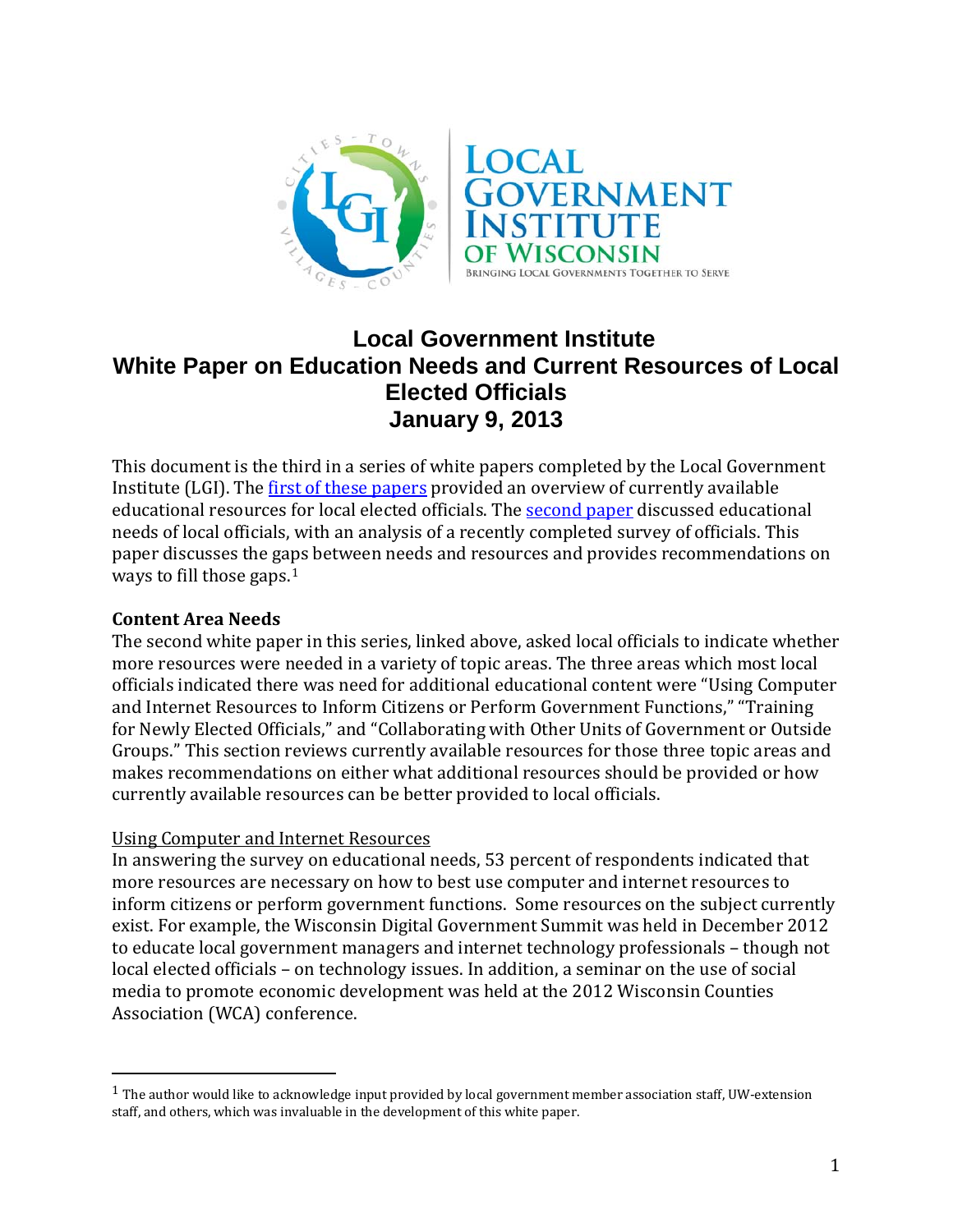Many rural areas in Wisconsin lack high-speed broadband internet connections, which serves as a barrier to effectively using technology. Indeed, more than half of town officials, who often represent rural areas, indicated that more training for computer and internet resources is necessary, compared to 40 percent of municipal officials. This issue, rather than the availability of educational resources on using the internet, may continue to present a substantial barrier to the effective use of computer and internet resources for local governments.

It may be helpful to create a "best practices" video or short-course that could highlight the work done in municipalities or counties that successfully use computer and internet resources. For example, the City of Madison has established a [Legislative Information](http://www.cityofmadison.com/cityhall/legislativeinformation/)  [Center](http://www.cityofmadison.com/cityhall/legislativeinformation/) that provides information on city council and committee actions. That city's [website](http://www.cityofmadison.com/) provides information on subjects such as snow plowing, community events, and property taxes. Internet Technology staff or council members from Madison or [o](#page-1-0)ther communities could be asked to present at member association annual conferences. <sup>2</sup> As with the 2012 WCA conference seminar on social media, special subjects relating to computer and internet use could be presented at forthcoming local government conferences.

In addition, more research may need to be done to see whether local officials would benefit from the development of basic computer skills. If so, member associations may want to partner with local education providers, such as technical colleges, to provide members with classes on such skills at annual conferences or other seminars.

#### Training for Newly Elected Officials

The strong interest in additional resources for newly elected officials expressed in the local official survey may reflect the steep learning curve that officials face when first entering office. Many already available resources reflect the needs of newly elected officials, such as resources on open meetings law, budgeting, and parliamentary procedure. However, it may be helpful to establish a suggested core curriculum which would provide an explicit list of suggested resources that local government staff could provide to newly elected officials.

Such a curriculum could include both "foundational" and "advanced" courses, providing an opportunity for those officials who have had some exposure to educational resources to continue their education. The development of this core curriculum could help member associations, the Local Government Center, and the LGI determine where additional gaps exist in current resources. For example, it may be worthwhile to produce a video series with matching written materials on each item in the core curriculum to allow for easy viewing and understanding.

In addition, the member associations could work with the Local Government Center and the Local Government Institute to provide newly elected members with a standard package of materials after their election to office. This could include the LGI white paper on

<span id="page-1-0"></span> <sup>2</sup> Wisconsin local government member association include the Wisconsin Counties Association, Wisconsin Towns Association, and League of Wisconsin Municipalities.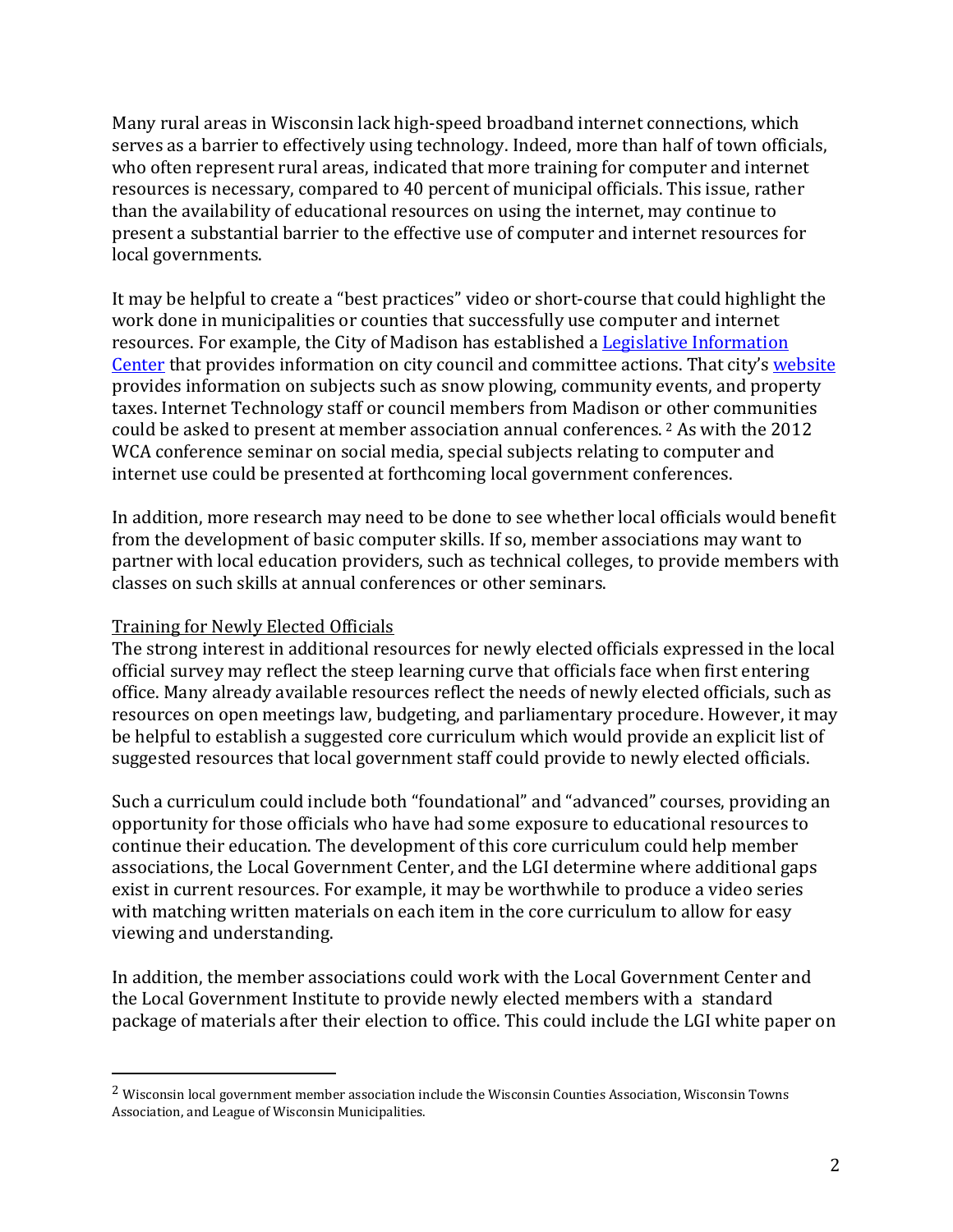currently available resources, giving newly elected officials better ability to pursue education and training opportunities.

A University of Wisconsin affiliated educational program and an online database, both described in detail later in this paper, could also be helpful in providing educational resources to newly elected officials.

Collaborating with Other Units of Government or Outside Groups Government collaboration has become increasingly important as funds for local governments become tighter and service needs become greater. Indeed, the Local Government Institute has provided resources such as case studies and workshops on improving collaboration.

Collaboration could be provided as a topic at forthcoming member association conferences. Examples from the LGI [case studies series](http://www.localgovinstitute.org/sites/default/files/CaseStudies1212-Final_0.pdf) on local government collaboration in Wisconsin could be used as a starting point for education on collaboration. Local officials from different units of government who have participated in a collaborative process outlined in the case study series could present their experiences at in-person trainings at the conferences. Such presentations could be taped and provided as a video series available online or on DVD.

# **Bridging Access Gaps**

The two primary barriers to education and training listed by local officials were "lack of time" and "travel distance." Additional efforts to bring educational opportunities closer to local officials may help increase use of content that now exists. This section provides ideas on how educational resources could be better provided to local officials.

## *Delivering Content at Regular Meetings*

One opportunity to bridge the time and travel distance gap is to provide educational resources to local elected officials at their regularly scheduled board meetings. Indeed, a substantial proportion of local officials who responded to the survey of needs indicated that receiving resources at regular board meetings was a convenient way of obtaining educational content.

Short videos on different subjects could be shown during board meetings. For example, the Local Government Center recently produced a 10 part video series on open meetings law, with each video approximately five minutes in length.<sup>[3](#page-2-0)</sup> One or two videos could be played at a board meeting, with discussion to follow. Local government or UW-Extension staff could be responsible for taking any questions from board members and obtaining answers from Local Government Center or member association staff, to be answered at the next board meeting or earlier. Short educational sessions could be built into each board meeting, with board members or board leadership prioritizing topics for discussion.

<span id="page-2-0"></span> <sup>3</sup> http://fyi.uwex.edu/lgcprogramstore/2012/11/open-meetings-video-teaser/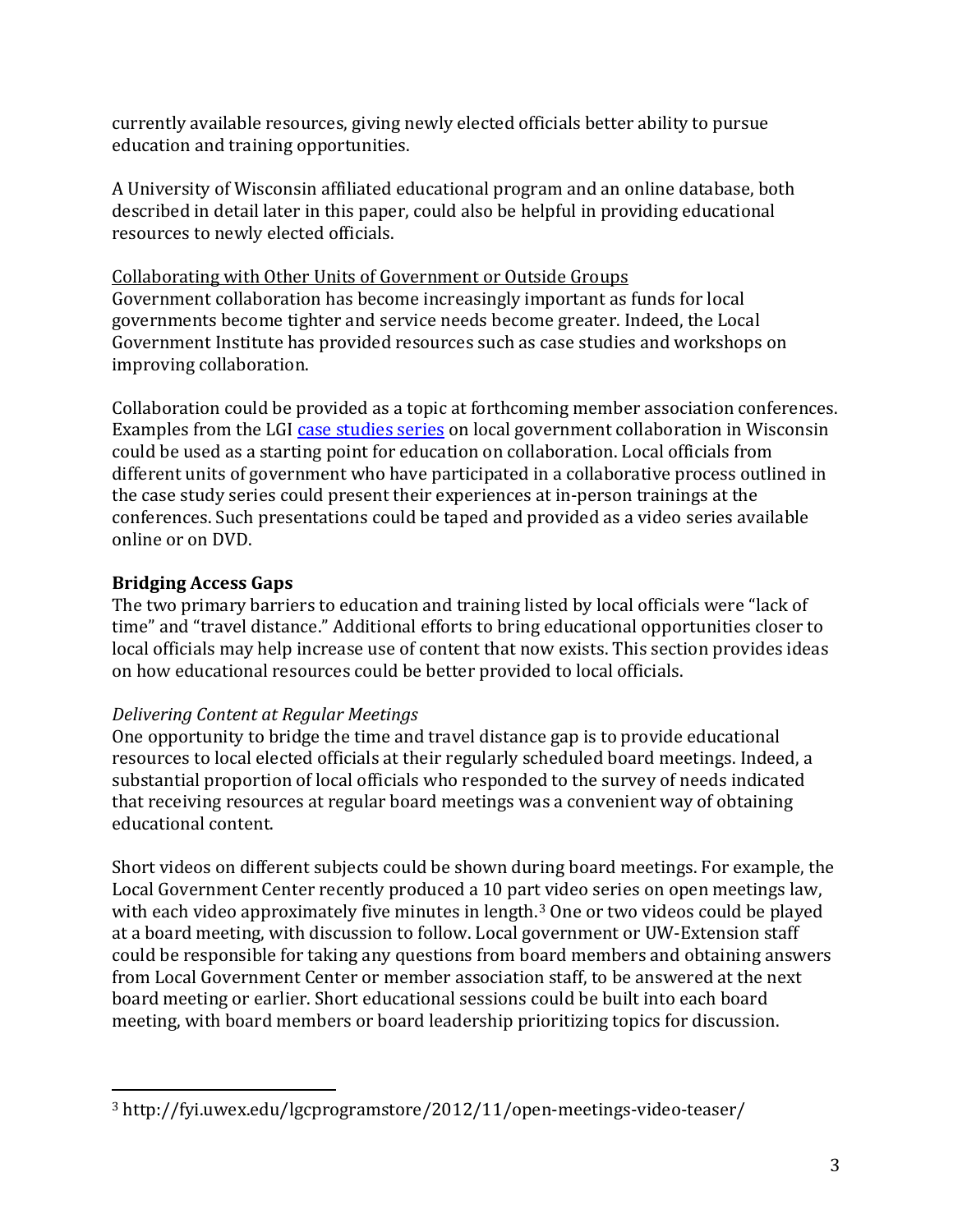#### *Biennial Learning and Skills Development Plans*

The member associations could support educational activity by mailing to members or board chairs on a biennial basis a simple form and stamped return envelope to indicate education and training needs. These forms could be returned to either association offices or county extension offices, with association staff or extension agents then working with board members to coordinate the delivery of educational resources.

Educational resources could be provided to local officials at regular board meetings, as discussed above, or at other meetings scheduled for receiving the educational content. These plans could be completed every two years, providing learning opportunities for any newly elected officials and ensuring that incumbent officials continue to be exposed to new learning opportunities. An example of the form is included later in this document.

#### **Other Potential Changes in Delivery of Education and Training**

#### *Database of Educational Resources*

A substantial portion of responses from municipal officials (15 percent) indicated they were not aware of what trainings or resources are available. While a smaller portion of county and town officials indicated the same, it is likely that all local officials would benefit from a centralized database that listed educational resources. The database could provide a menu of options, with individuals able to select certain topics or a certain medium, such as online video or in-person trainings. If used in conjunction with the local government educational plan concept listed above, extension agents could utilize the database in helping local governments develop their learning plans.

The database could serve as a repository of links to written resources, video and audio resources, and in-person conferences and workshops. For example, drop down menus could allow users to search by type of content (conference, written, etc.), subject of content (budgeting, open records, etc.), date of presentations, or location of presentations.

## *Educational Program with the University of Wisconsin*

A number of university-based institutions exist across the United States to provide educational content to local officials. For example, the University of Michigan – Dearborn administers the [Institute for Local Government,](http://www.umd.umich.edu/iflg/) which provides training seminars and technical assistance for local elected officials. The New York State Comptroller, along with Hofstra University and Cornell University, has established the [Local Government](http://www.osc.state.ny.us/localgov/lgli/whatis.htm)  [Leadership Institute,](http://www.osc.state.ny.us/localgov/lgli/whatis.htm) which provides one day conferences on timely local government issues. Cleveland State University holds a **Leadership Academy**, which provides nine curriculum modules that run every three weeks over a six month period. Elected board members are trained alongside local government executives and leaders in state government and nonprofit organizations.[4](#page-3-0)

<span id="page-3-0"></span> <sup>4</sup> Additional description of this program can be found in "Developing the Governance Capacity of Local Elected Officials" by Vera Volsgang-Coombs and Melissa Miller. The article appeared in *Public Administration Review*, Vol. 59, No. 3, 1999.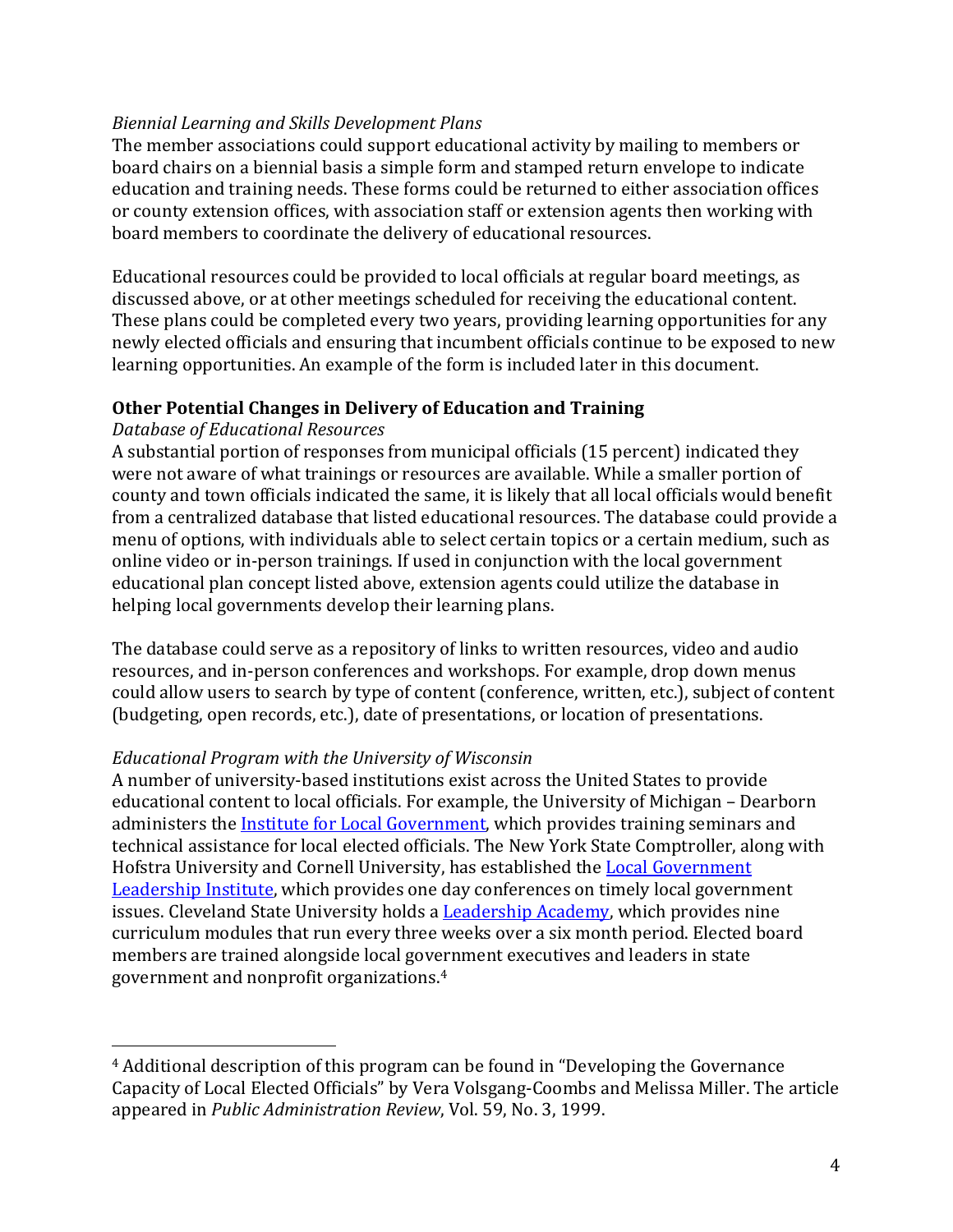While training and education programs are currently provided through the UW-Madison Certified Public Manager Program and the UW-Green Bay local government education programs, there are not curriculum-driven programs for local elected board members. One program that could provide a framework for such a local elected board member program is the [Bowhay Institute for Legislative Leadership Development,](http://www.lafollette.wisc.edu/publicservice/bowhay/) which provides five days of intensive leadership and professional development training to state legislators throughout the Midwest and Canada in at the UW-Madison campus. The Bowhay Institute is housed at the UW-Madison La Follette School of Public Affairs along with the Midwestern Legislative Conference of the Council of State Governments.

A similar institute could be targeted at either recently elected local officials needing to learn the basics or at experienced officials who need advanced training, such as those newly elected to board leadership positions. A program that trains elected board members alongside elected or appointed executives may provide unique opportunities for learning. Member association staff, UW-Extension staff, and University of Wisconsin professors could all participate in the development and delivery of an educational curriculum to local elected officials in Wisconsin.

The institute's educational seminars could be held on Fridays, Saturdays, and Sundays, allowing busy local officials time to complete private work and government obligations during the week. Those who complete the program could be provided with a certificate demonstrating their completion. Funding from grant foundations, private companies, local government associations, or others could be used to subsidize the cost of operating the program, minimizing or making free the cost of the program for participants and thus encouraging their participation.

*Encouraging Local Government Policy and Funding on Education and Training* As local government budgets become tighter, funding to provide education and training to elected board members often becomes an attractive place to cut. Unfortunately, this can produce the effect of diminishing the capacity of local government officials at a time when it is needed most.

Work already being done may help to reverse this trend. Some Wisconsin local government member associations are providing discounted rates for first time attendance at annual conferences. This may help local officials better see the value in receiving education and training if they would not otherwise attend such a conference, increasing their likelihood of supporting funding for attending conferences in their government's budgets.

In addition, member associations could develop a model policy on education and training that could be used by local governments. Such a model policy, passed by local resolution or otherwise, could provide a consistent framework for local governments to ensure that both new and continuing elected officials are able to best address complicated issues. Such policies could also cover the education of appointed board members or government staff who interact with governing boards.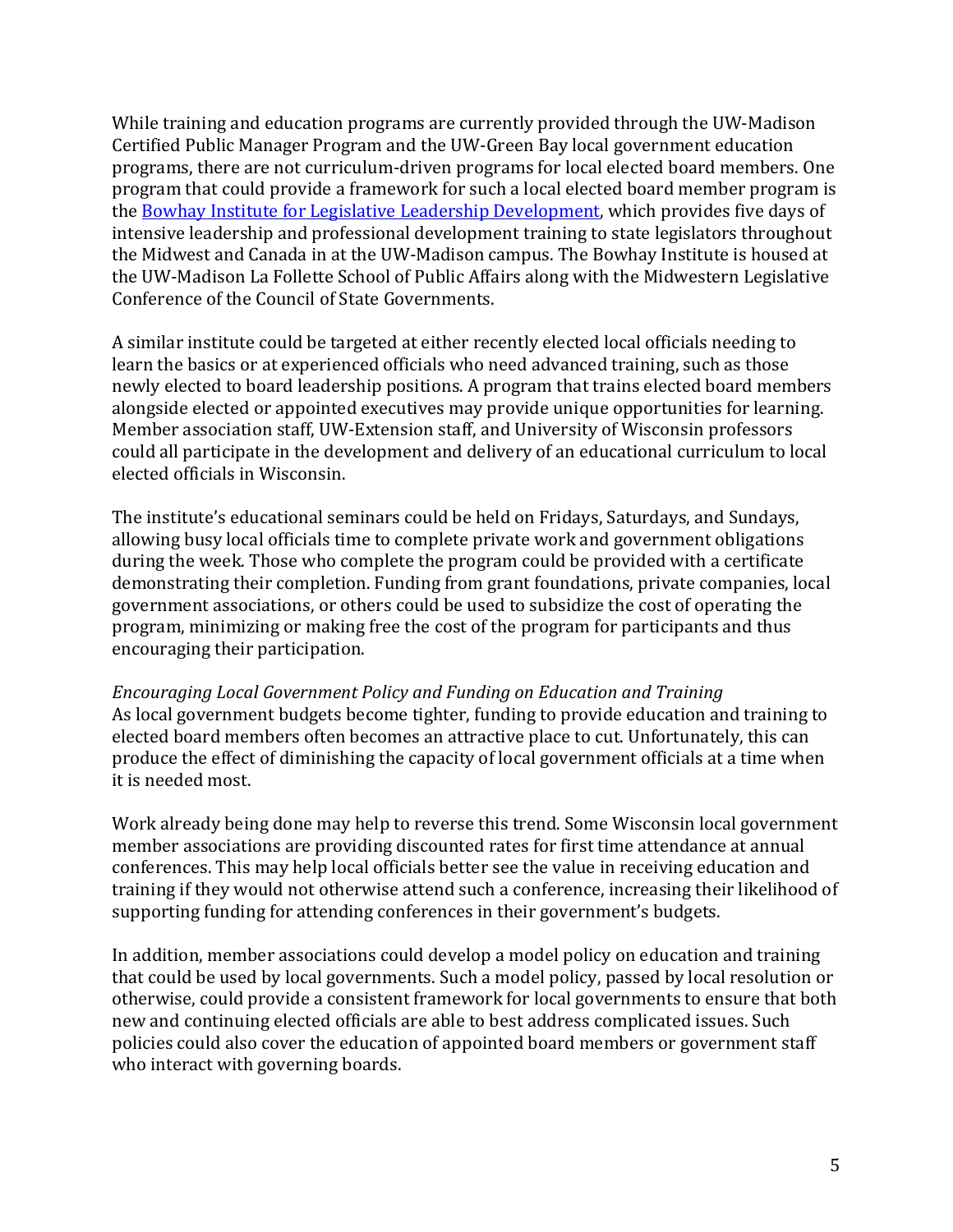## **Conclusion**

Improved capacity and decision making among local officials should result in better outcomes for Wisconsin's citizens. From transportation to public safety, local governments in Wisconsin play a major role in the day-to-day lives of individuals throughout the state. By making educational resources both more relevant and more convenient, all residents of Wisconsin will benefit.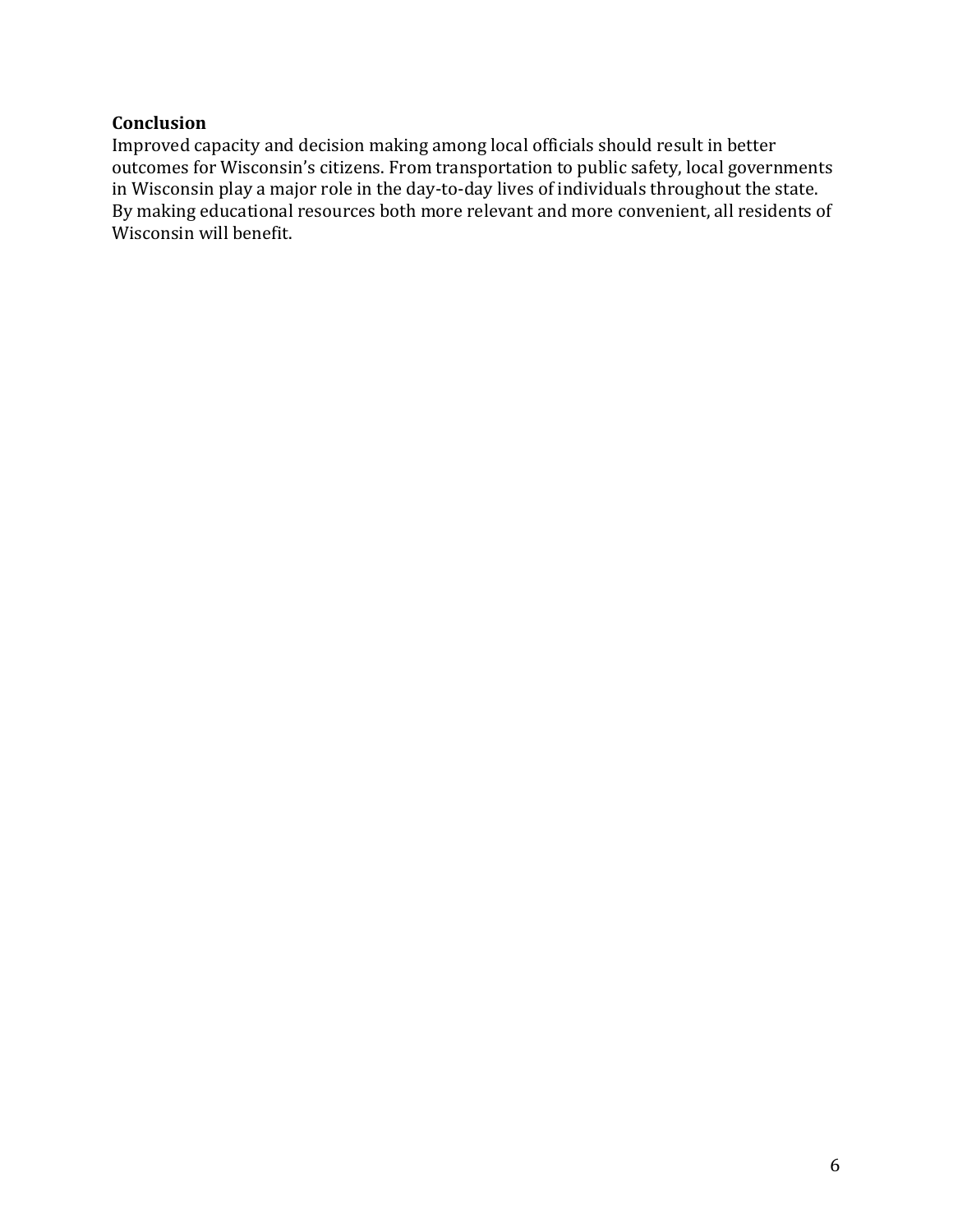# **Wisconsin Local Government Learning and Skills Development Agenda Form**

Dear local elected official or staff person,

This is the 2013 [organization] learning and skills development agenda. The purpose of this document is to establish a learning and skills development plan for local elected officials with your unit of government. Please complete this form and return it in the included addressed envelope. After you submit this form, staff from [organization] will contact you directly to establish a plan for delivery of educational content. If you have any questions, please contact [name and contact information for staff person].

#### *Contact Information for local official or staff person responsible for coordination*

| Government (i.e. Sawyer County or City of La Crosse): ___________________________ |
|-----------------------------------------------------------------------------------|
|                                                                                   |
|                                                                                   |
|                                                                                   |
| Best day(s) and time(s) to contact: $\frac{1}{2}$                                 |
| Best method of contact – circle one or more: phone e-mail postal mail             |

## *Educational Areas of Interest (check all that apply)*

| $\vert$ Annual budget development, process, and administration                              |
|---------------------------------------------------------------------------------------------|
| $\bigcup$ Open meetings law                                                                 |
| $\Box$ Communication with the public                                                        |
| Managing government body and committee meetings                                             |
| $\vert$ Training for newly elected officials                                                |
| $\Box$ Collaborating with other units of government or outside groups                       |
| $\Box$ Using computer/internet resources to inform citizens or perform government functions |
| $\Box$ Managing conflict between board members, administrators, other units of government   |
| $\Box$ Overview of the powers and responsibilities of your government or office             |
| $\Box$ Finding the balance between policy and administration                                |
| $\Box$ Other (please indicate here):                                                        |
|                                                                                             |